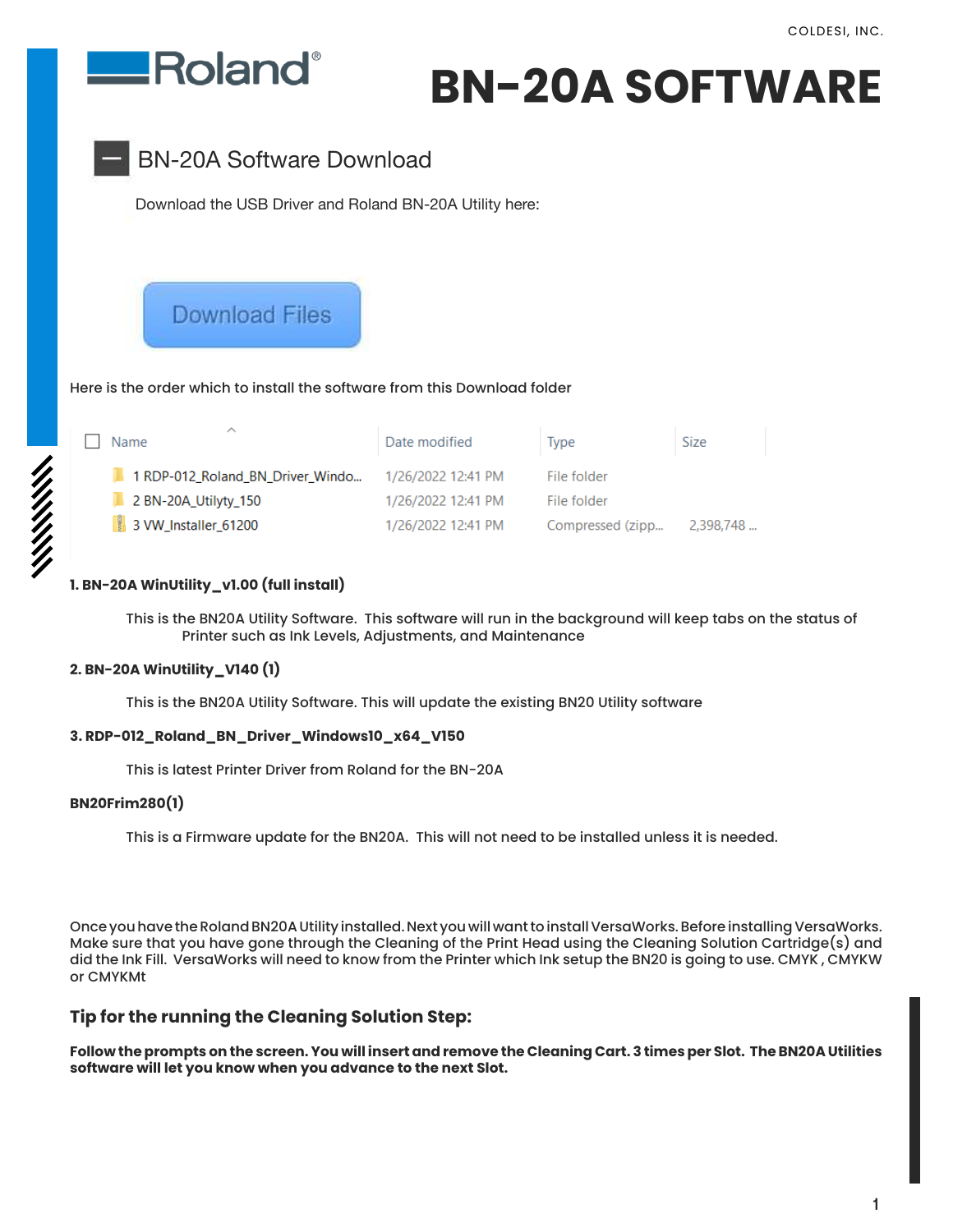### BN-20A VersaWorks 6 | Rip Software Installer

### **Software Download Instructions:**

Follow the link and select download Once complete, right click the file and extract it

Open the extracted files and install.

# **Download Software**

Click on the Link to Download the Software Package

Here is the order which to install the software from this Download folder

**Download Center** 

TOP > VersaWorks 6 > VersaWorks 6 > Installer [2021-10-20, RVer.6.12.0] > Important documents

Installer [2021-10-20, RVer.6.12.0]

### Please be sure to read it

This installer is a full installer.

If this installer cannot be downloaded normally, please use the split installer. Split The installer is split into three parts.

- -VW\_Installer.part1.exe
- · VW\_Installer.part2.rar
- · For customers using VW\_Installer.part3.rar

### **Windows Defender**

Please be sure to read "Request for measures against false virus detection". Request for virus false detection measures

to the next

**Click on TO THE NEXT**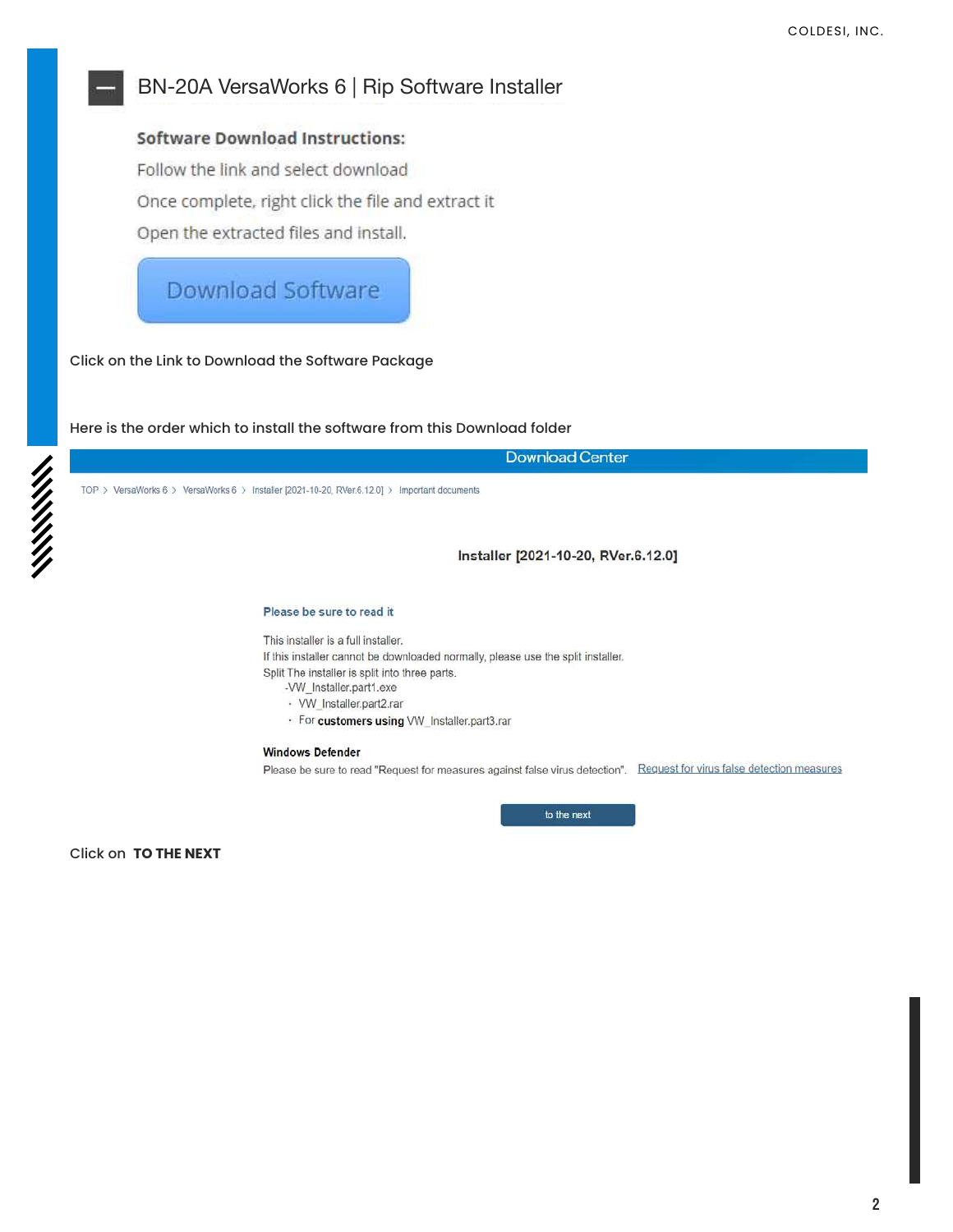### About software license

Please read the following software license agreement (hereinafter referred to as "this agreement") before downloading the software. If you click the "Agree" button on this page, it is considered that you have agreed to the terms of this agreement, and this agreement will be established when you start downloading. If you do not agree, click the "I do not agree" button to stop the download process. If you install the software developed from this software after downloading this software, the software license agreement will be displayed separately from this agreement. Please check the contract details of the software to be installed and install it only if you agree.

### About software license

| Software license agreement                       |       |                                                                                                                                                       |  |
|--------------------------------------------------|-------|-------------------------------------------------------------------------------------------------------------------------------------------------------|--|
|                                                  |       | Roland DG Co., Ltd. (hereinafter referred to as "our company") has the following provisions regarding the software provided with this agreement to    |  |
|                                                  |       | customers who use the software (hereinafter referred to as "customers"). Originally, we grant non-transferable non-exclusive rights and stipulate the |  |
| terms of permission as follows.                  |       |                                                                                                                                                       |  |
| 1. 1. Definition                                 |       |                                                                                                                                                       |  |
|                                                  |       | "Software" includes the computer programs and related files provided with this Agreement and the related computer programs and related files          |  |
| provided through the Internet or other services. |       |                                                                                                                                                       |  |
| 2. Conclusion of contract                        |       |                                                                                                                                                       |  |
|                                                  |       | This agreement is established when the customer clicks the "Agree" button and starts downloading this software.                                       |  |
| 3. 3. Intellectual property right                |       |                                                                                                                                                       |  |
|                                                  |       | (1) All intellectual property rights of this software, this software logo, product name, documents and other support materials belong to us or its    |  |
|                                                  |       |                                                                                                                                                       |  |
|                                                  |       |                                                                                                                                                       |  |
|                                                  | agree | <b>Disagree</b>                                                                                                                                       |  |

When you Click on **agree**, will be prompted to download the software

### Once downloaded, start with **VW\_Installer.part1.exe**

The other two files will get installed during the software installation process.

| <b>ØBN-20A</b>                | Print Status                                       |                   |                                                           | Job List 874-20                     |
|-------------------------------|----------------------------------------------------|-------------------|-----------------------------------------------------------|-------------------------------------|
| <b>Not Connected.</b>         | Status Job Name                                    | Nick Name         |                                                           | 35 <sub>1</sub><br>$ 0\rangle$<br>× |
|                               | <b>RP Status</b>                                   |                   |                                                           |                                     |
| <b>T.</b> Ink Status          | Status Job Name                                    | Nick Name         |                                                           |                                     |
| M                             | Job List BN-20                                     |                   |                                                           |                                     |
|                               | 50 Stickers<br>4 <b>El Heat Trander</b><br>$\circ$ | $0$ $\rightarrow$ | <b>File Attributes</b>                                    | 嵩                                   |
| 1 <sup>2</sup> Printer Status | Status Job Name                                    | trput Time        | File Name<br><b>Creation Date</b>                         |                                     |
|                               |                                                    |                   | Size<br><b>Document Information</b>                       |                                     |
|                               |                                                    |                   | File Type:<br># of Pages                                  |                                     |
|                               |                                                    |                   | Page Star<br>Special Herrs                                | 扈                                   |
|                               |                                                    |                   | Job Properties                                            |                                     |
|                               |                                                    |                   | Media Name<br>Print Quality                               |                                     |
|                               |                                                    |                   | Color Settings<br>Color Adjustment<br>Printer Color Match |                                     |
|                               |                                                    |                   | Scale<br># of Copies                                      |                                     |
|                               | ☆○● #上●※■                                          |                   | # of Tiles<br>Mark/Label                                  | 器                                   |